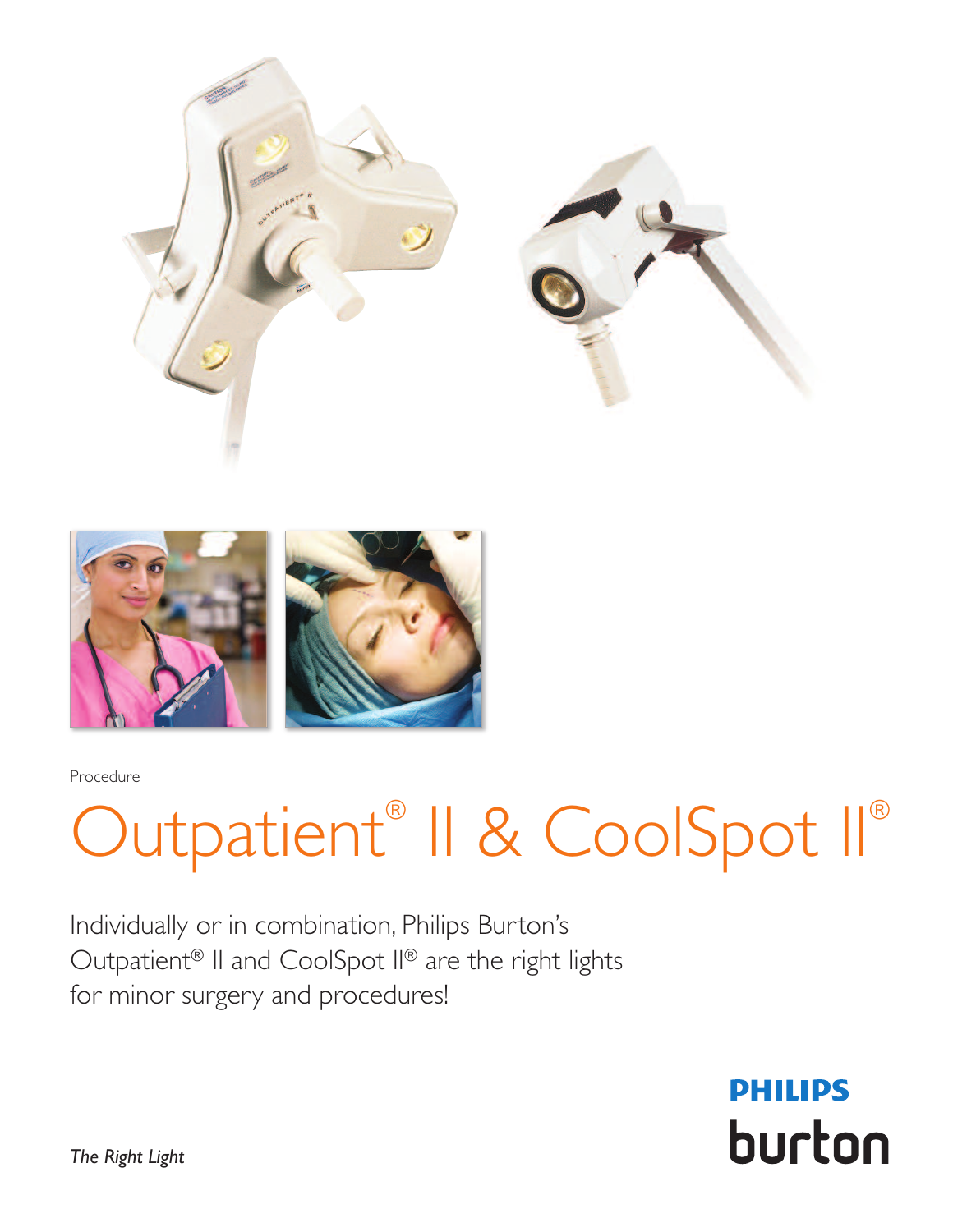## Outpatient<sup>®</sup> II

The perfect blend of minimal heat output and high color temperature, low-maintenance and top performance.

> The Outpatient® II is the documented industry leader for procedure lights. More physicians choose the Outpatient® II than any other procedure light for focusable flood-type light, maximum intensity and shadow-free operation.With minimal heat output and high color temperature, the Outpatient® II is the perfect low-maintenance, top performing light for nearly every application in the hospital, surgical suite or physician's office.

### **Features**

- 86,000 lux (7990 fc) at 24" (61 cm)
- 3300 K color temperature
- CRI (Color Rendering Index) of 94
- Focuses with central removable, autoclavable SteriHandle™
- Friction knob allows user to adjust friction on the selfbalancing arm positioning to desired tension without a tool
- Cool operation ensured with heat filters and dichroic coatings
- Operation provided by three 50-watt halogen bulbs, each with 2000-hour average bulb life, minimizes shadows
- Bulbs are wired in parallel to ensure continuous operation



- Design allows removal or replacement of SteriHandle™ with one hand (for ensuring sterile procedures)
- Floorstand units include footswitch, locking casters and cord wrap
- Mounting systems meet California Seismic Codes
- 120V model standard; 230 / 240V and 100V models also available
- UL 60601-1/IEC 60601-2-41 certified
- 5-year limited warranty
- Assembled in USA



### Ordering Information

| <b>120V Model</b>                 | 230/240V Model       | 230/240V SP Model*                | <b>100V Model</b>    | <b>Description</b>                                  |
|-----------------------------------|----------------------|-----------------------------------|----------------------|-----------------------------------------------------|
| OP216FL                           | OP <sub>225FL</sub>  | O202FL25                          | OP <sub>215FL</sub>  | Floorstand                                          |
| OP <sub>2</sub> 16 <sub>S</sub> C | OP225SC              | O202SC25                          | <b>OP215SC</b>       | <b>Single Ceiling Mount</b>                         |
| OP216DC                           | OP <sub>225</sub> DC | O <sub>202</sub> DC <sub>25</sub> | OP <sub>215</sub> DC | <b>Double Ceiling Mount</b>                         |
| <b>OP216W</b>                     | <b>OP225W</b>        | O302W25                           | <b>OP215W</b>        | <b>Wall Mount</b>                                   |
| <b>OP216ST</b>                    | OP <sub>225</sub> ST |                                   | <b>OP215ST</b>       | Single Fastrac <sup>™</sup> Mount                   |
| OP216DT                           | OP225DT              |                                   | OP215DT              | Double Fastrac™ Mount                               |
| <b>Accessories</b>                |                      |                                   |                      |                                                     |
| 00061300PK                        |                      |                                   |                      | Outpatient <sup>®</sup> II Replacement Bulbs, 3/Box |
| 1008465                           |                      |                                   |                      | Outpatient <sup>®</sup> Il Handle Replacement       |
| 0008100PK                         |                      |                                   |                      | Light Handle Covers, Sterile, 25/Box                |

*\*SP Model refers to Spanish Language Manuals.*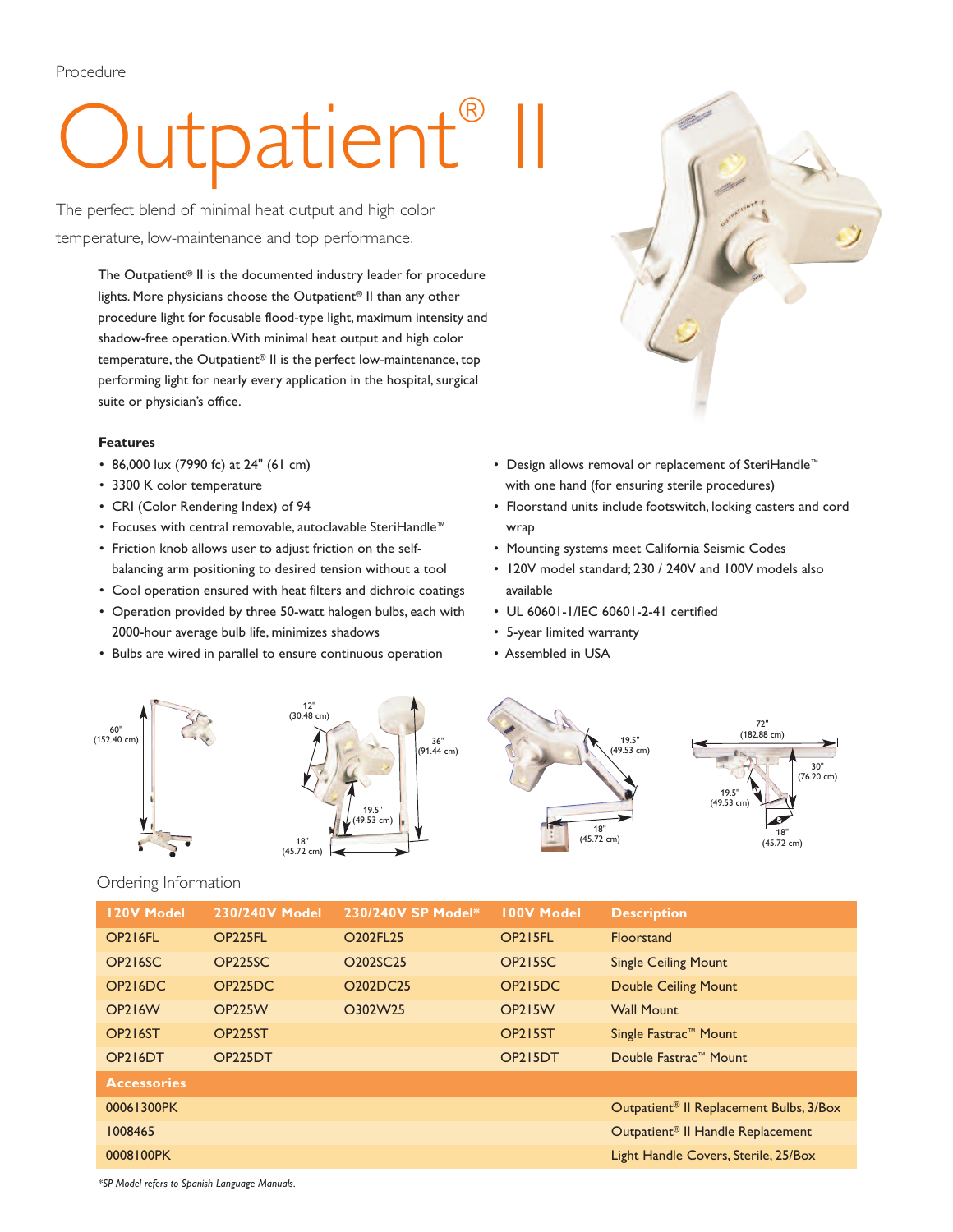

# CoolSpot II ®

The advanced healthcare lighting solution that fits both your space and your budget.

The aesthetically appealing CoolSpot II ® offers incredibly pure, white light along with a guaranteed no-drift arm, high-intensity setting and variable spot size control.The CoolSpot II ® offers intensity of up to 60,000 lux (5574 fc) at 1 meter. The CoolSpot II ® Minor Surgery Light is the spotlight of choice.

#### **Features**

- Up to 60,000 lux (5574 fc) at 1 meter
- 4300 K color temperature
- CRI (Color Rendering Index) of 94
- Bi-level dimmer for variable intensity
- Variable spot size of 2" 10" (5 cm 25 cm)
- New, improved and easy to clean housing design with convenient SteriHandle™ for positioning
- Removable, autoclavable center SteriHandle™ design allows removal or replacement of SteriHandle™ with one hand (for ensuring sterile procedures)
- 150-watt halogen bulb provides 600-hour average bulb life on standard setting
- Friction knob allows user to adjust friction on the selfbalancing arm positioning to desired tension without a tool
- Mounting systems meet California Seismic Codes
- 120V model standard; 230 / 240V and 100V models also available
- UL 60601-1/IEC 60601-2-41 certified
- 5-year limited warranty
- Assembled in USA



### Ordering Information

| 120V Model         | 230/240V Model | 230/240V SP Model* | <b>100V Model</b> | <b>Description</b>                                |
|--------------------|----------------|--------------------|-------------------|---------------------------------------------------|
| <b>CS316FL</b>     | <b>CS325FL</b> | C302FL25           | <b>CS315FL</b>    | <b>Floorstand</b>                                 |
| CS316SC            | <b>CS325SC</b> | C302SC25           | CS315SC           | <b>Single Ceiling Mount</b>                       |
| <b>CS316DC</b>     | <b>CS325DC</b> | C302DC25           | CS315DC           | <b>Double Ceiling Mount</b>                       |
| <b>CS316W</b>      | <b>CS325W</b>  | C302W25            | <b>CS315W</b>     | <b>Wall Mount</b>                                 |
| <b>CS316ST</b>     | <b>CS325ST</b> |                    | <b>CS315ST</b>    | Single Fastrac™ Mount                             |
| CS316DT            | <b>CS325DT</b> |                    | CS315DT           | Double Fastrac™ Mount                             |
| <b>Accessories</b> |                |                    |                   |                                                   |
| 0007006PK          |                |                    |                   | CoolSpot II <sup>®</sup> Replacement Bulbs, 3/Box |
| 1008466B           |                |                    |                   | CoolSpot II <sup>®</sup> Handle Replacement       |
| 0008100PK          |                |                    |                   | Light Handle Covers, Sterile, 25/Box              |

*\*SP Model refers to Spanish Language Manuals.*